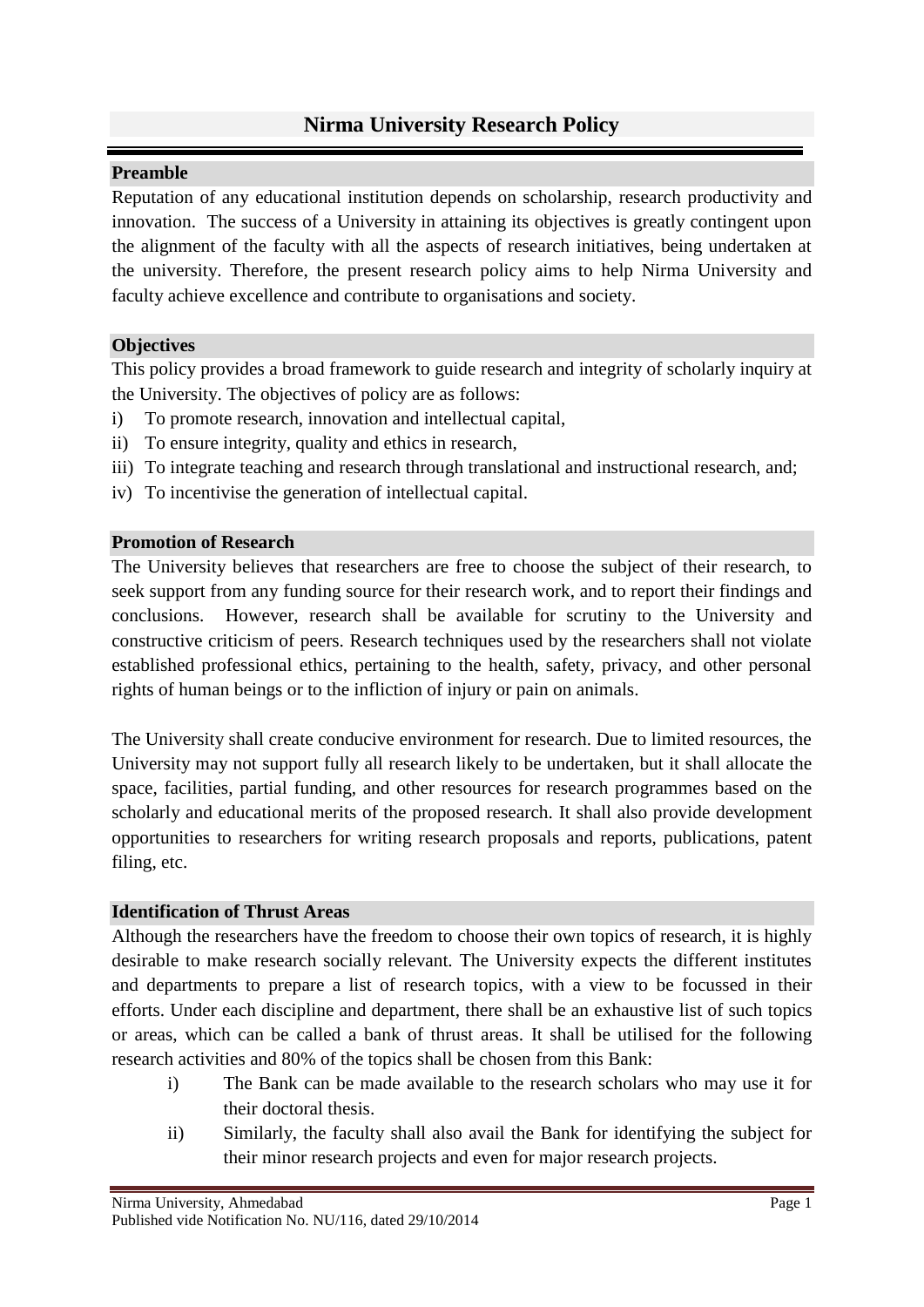iii) Even for industry sponsored projects or for collaboration with other institutions, the Bank shall be utilised.

## **Research at UG and PG Level**

Teaching and research are equally important in a university. On the establishment of the University, it was thought that to promote creativity among the undergraduate and postgraduate students, some research component in the curricula, especially in the final or prefinal year of the bachelors programme and final year in the master's programme, is necessary. Accordingly, in the pre-final final year of the bachelors programme the Minor Research Project and Major Research Project are inducted where the students under the guidance of the faculty work on the decided topic of the dissertation and submit the findings periodically. The final project is submitted to the institution and also the viva is conducted. Similarly, in the postgraduate programme, research was emphasised emphatically and students were trained for robust research skills. The University shall further reinforce research training in both undergraduate and postgraduate programmes in the future.

#### **Idea Lab**

Students have many ideas on which they want to work, but in the absence of the infrastructure, including the place and space, they are unable to work on them. Therefore, the University would encourage an Idea Lab in each institution and in due course of time at the University level, where the students can research on an idea. The Idea Lab also provides the opportunity to the students to ask questions in different areas of knowledge. It shall equip them with an ability to think, concretise the idea, design research study, work on it and report the findings. It shall also encourage research scholars to publish and patent their research work.

### **Ph.D. Programme**

The first step towards doctoral programmes were commenced in 2004 both for full-time scholars and external scholars. The University also thought that being a self-financed University it had limited resources for conducting research and also in the development of the rich infrastructure for conducting research in different fields; therefore, it was decided to have collaboration with different prominent National institutions where they have requisite research infrastructures and also have expertise to guide the scholars in different areas. In pursuance to this need, the University started recognising institutions, like Physical Research Laboratory (PRL), Indian Space Research Organization (ISRO), Indian Institute of Plasma Research (IPR), and B V Patel Pharmaceutical Education & Research Development Centre.

Subsequently, on the basis of the experience gained from these institutions, the University decided to recognise R&D institutions, such as Cadila Pharma, Intas Pharmaceuticals, and Piramal Pharmaceutical for Ph.D. research.

The University shall further boost doctoral research and earmark appropriate budget for scholarship and research facilities in different institutions. It shall also recognise the worthy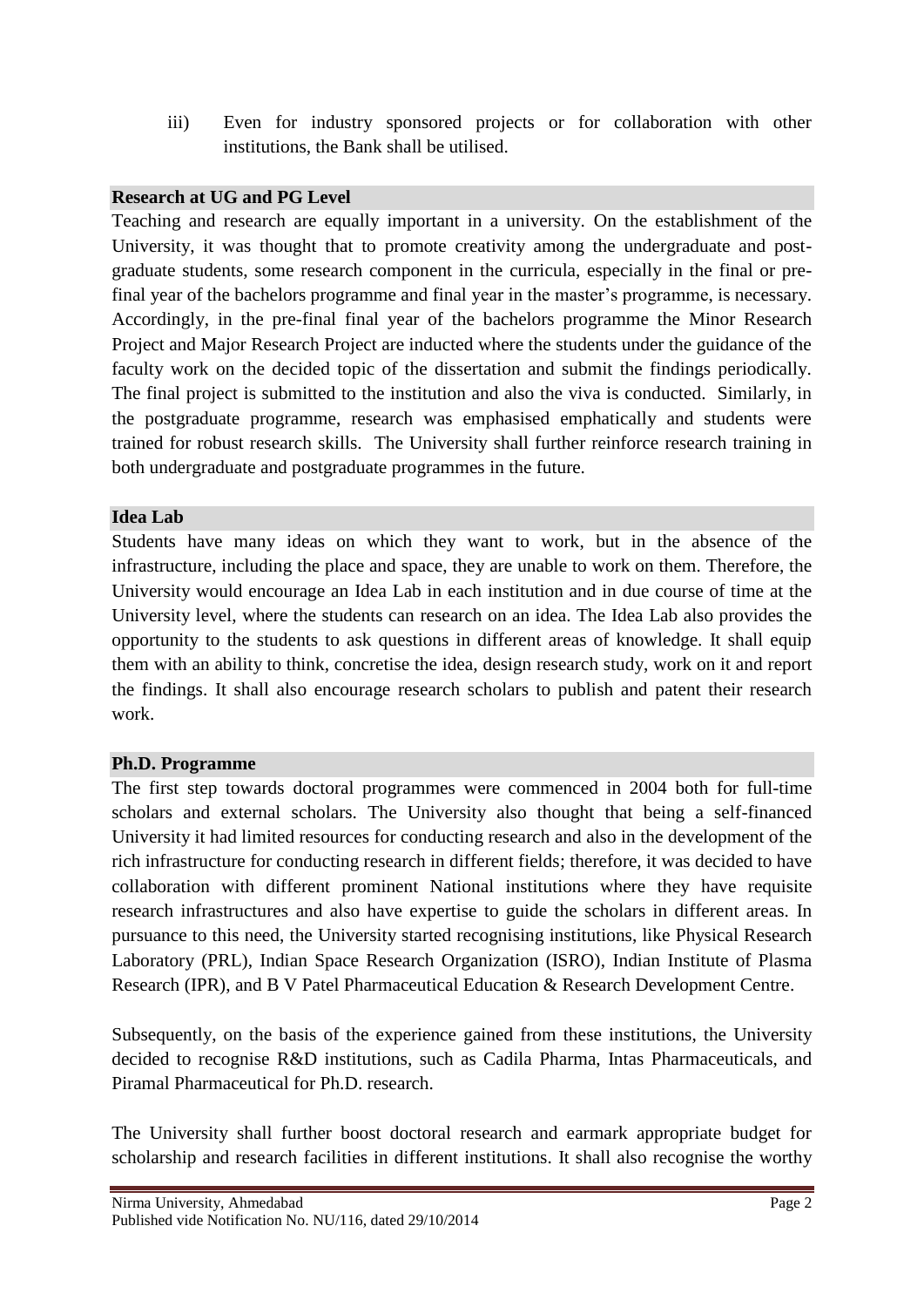R&D organisations for doctoral research and build bridges with them. The University shall continue to encourage faculty and research scholars to get funding for attending International conferences from external agencies as a matching share so that the quality in research paper can be maintained. It shall urge research scholars to publish and patent their research work.

#### **Minor Research Projects**

From the very beginning, the University encouraged young faculty to conduct research. Thus, it has developed a scheme for providing financial assistance to Minor Research Project. According to this scheme, a faculty member prepares Minor Research Project, which is submitted to a committee at Department/University level and on the recommendations of this committee the University gives financial assistance up to Rs. 1.00 Lakh to the faculty concerned. To have the periodical assessment for all such research projects and with an aim to guide the researcher, the departmental or institutions level committee is constituted. It is also mandatory to send a quarterly progress report of such Minor Research Project to the University. For this purpose, every year the University earmarks financial budget under each institution.

The Minor Research Project Scheme helps young faculty think about research, prepare the proposal, conduct research and write a research report. It also assists them in preparing proposals for major research projects. The University shall continue to encourage young faculty to take up minor research projects and shall earmark appropriate budget for this purpose.

### **Major Research Projects**

The University has identified a list of more than 150 funding agencies. Faculty can submit Major Research Project proposals to these agencies. These proposals are scrutinised before submitting the same to a funding agency. The University provides all kinds of infrastructure facilities available for conducting a Major Research Project.

The University plans to evolve a mechanism through which it shall monitor the progress of Major Research Projects funded by an external agency, maintain its accounts and submit the utilising certificate in time to the funding agency as per the requirement of the funding agency.

The University shall provide funding on its own to certain important Major Research Projects where the funding from the outside agency is not possible. It shall earmark appropriate budget for this purpose.

#### **Collaborative Research Projects**

The University-Industry Interaction is the demand of the day. If we want to contribute to the society at large, the University has to closely work with industries and different organisations. Industries and business organisations are facing different kind of problems and many of them would like to have the help from the University with an aim to find the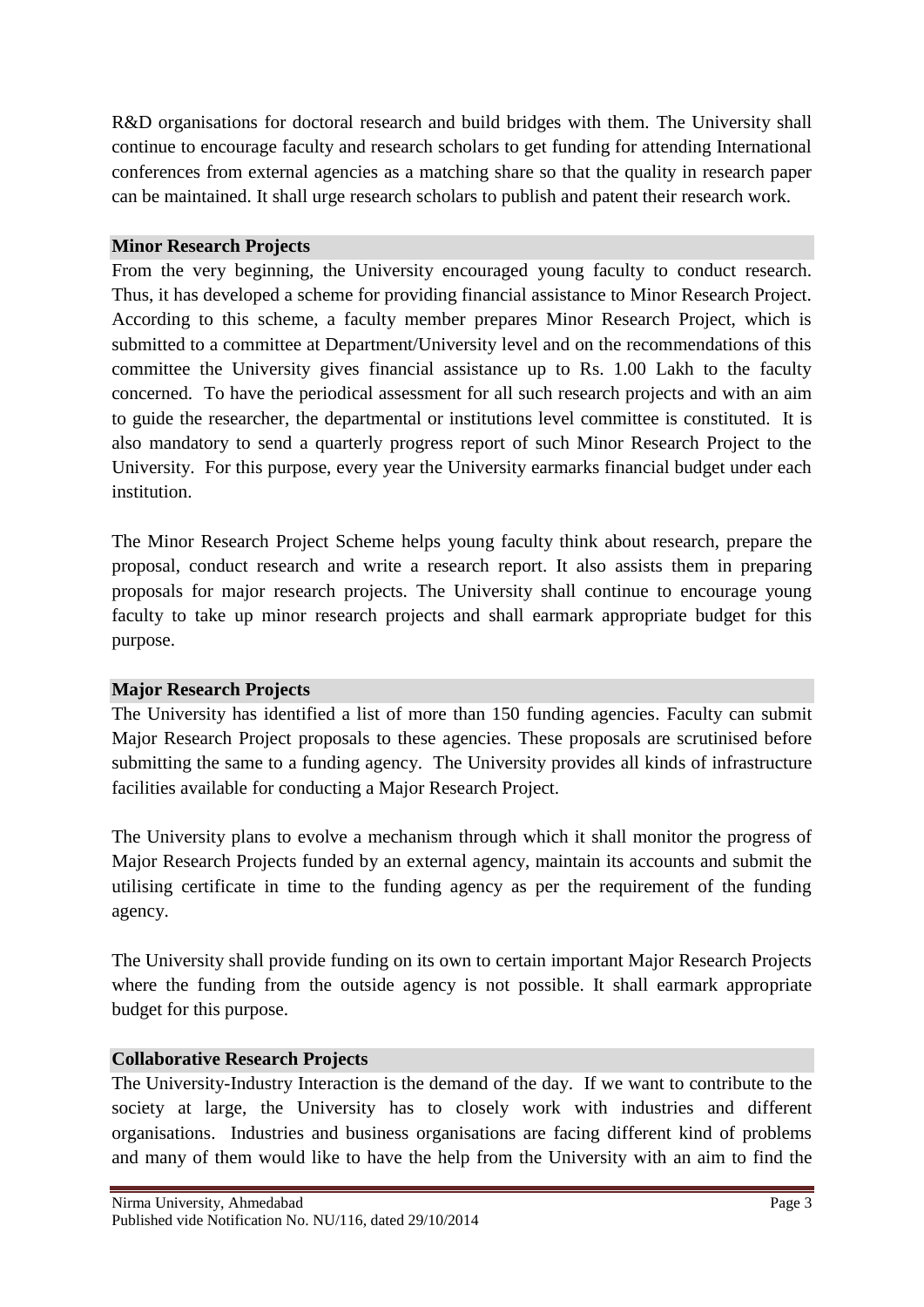solutions to their problems. For that, the University has planned to have the following activities:

- (i) **Industry Sponsored Research Project:** An organisation can sponsor a project and the experts of the institution concerned can conduct research on this project for which the financial support will come from the organisation. As a result, if any patent is registered, then there shall be a sharing of income coming out of the patent among the industry, researcher and University. This will lead to three kinds of benefit: a) the researcher will get exposures to the concerned area of research; b) the industry will get solutions to its problem; and, c) the researcher, University and Industry can earn money and at the end, the society ultimately will benefit.
- (ii) **Interdisciplinary Research:** The interdisciplinary research is a must nowadays. No department, institution, researcher or a scholar can address a research problem in which more than one discipline is involved and unless they get together and conduct interdisciplinary research no fruitful findings can be arrived at. Therefore, the University has decided to have exercise in interdisciplinary research activities for which the following steps will be taken:
	- a) Identify the interdisciplinary area.
	- b) Identify the different experts from concerned disciplines who can work together.
	- c) Study the requirement of the infrastructure to conduct the concerned interdisciplinary research.
	- d) Explore possibilities to find resources for such interdisciplinary research.

### **Collaborative International Research**

We live in a global village. Knowledge is being produced in the different parts of the world. Collaborative international research is essential to facilitate mutual learning and expertise sharing. The University plans to have the MoUs with prominent research institutions abroad, for conducting research jointly in the areas of common interest. For this purpose, a Task Force shall be constituted that will constantly explore the possibilities of having such collaborative or joint research in terms of thrust areas, decide the modus operandi of conducting such research and attend to other relevant aspects.

### **Training for Research and Publications**

Generally, faculty are eager to conduct research, but because of the lack of expertise to write a research proposal or having insufficient research skills, they are unable to channelize their efforts effectively. Hence, in many cases, a research proposal is rejected by a funding agency. Even for publication of papers because of the lack of knowledge about how to write a paper and under which format it should be submitted, sometimes the papers are not accepted. Therefore, the University shall organise rigorous training programmes for researchers in the identified areas.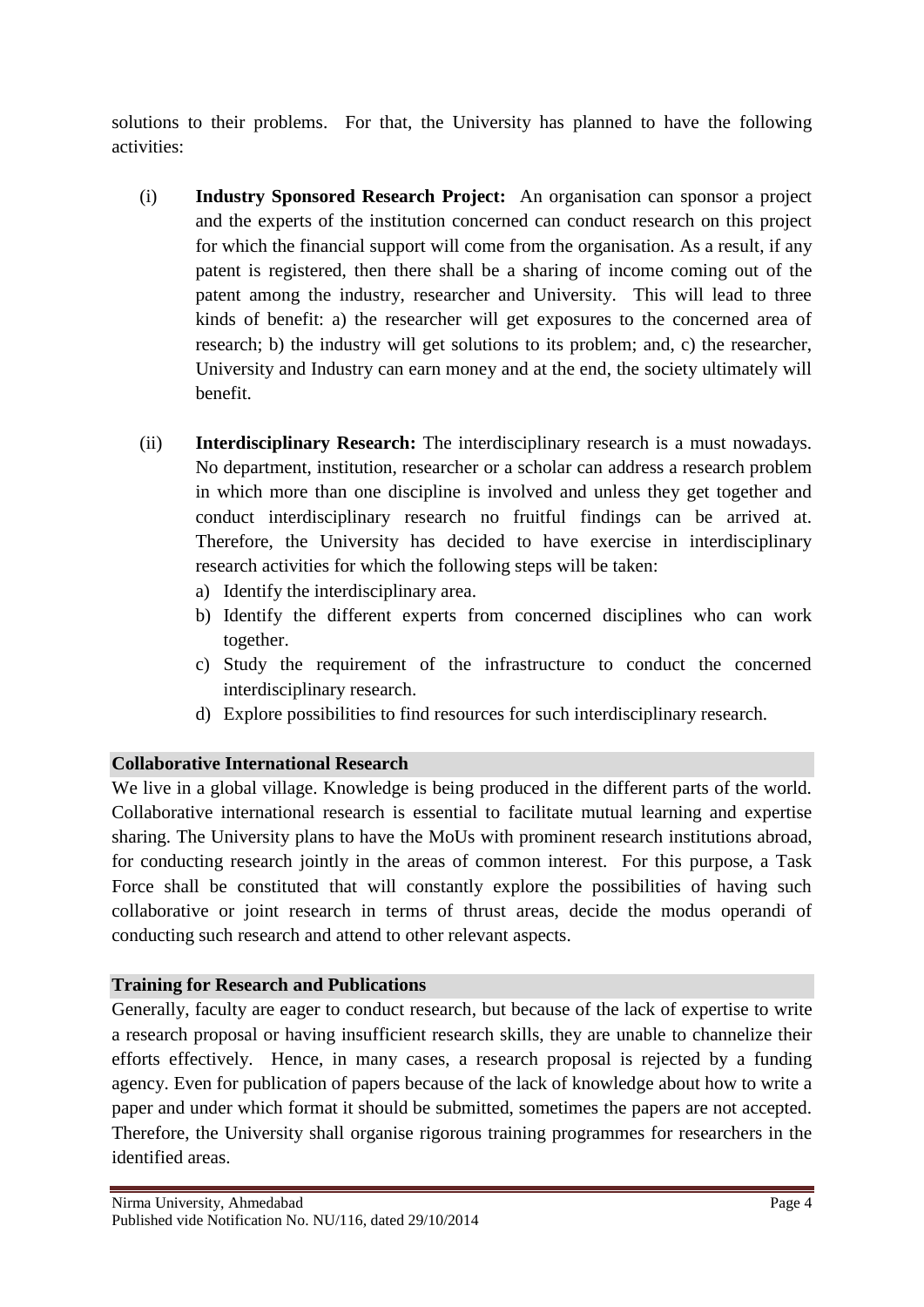## **Publication of Papers and Journals**

Publication of papers is critical for the effectiveness of the University. Faculty must publish continuously in quality journals. Therefore, the University plans to encourage the publication of papers by the faculty with a targeted aim. A faculty member shall be expected to publish a certain number of research papers in refereed journals at national and international levels. These journals shall be identified by respective institutes.

Research papers to be published in identified journals and to be presented at national and international conferences shall be scrutinised and guided by a committee of senior professors.

Each institution shall be encouraged to publish a quality journal and organise research conference, from time to time to boost research activities in the Institute and to contribute to the existing body of knowledge.

# **Patent and IPR**

The University would like to strengthen the research, leading to filing of patents for which the guideline is already available. If any innovation is done, the University shall encourage the researchers and scholars to patent it. However, when a scholar files for a patent, a thorough scrutiny will be carried out and for that a mechanism is already evolved at three levels namely:

- 1. Department at the institution level
- 2. At the committee level, which has experts
- 3. At the University level committee where even a lawyer in the concerned field is associated

The University also bears all expenditure for filing application for patent. If the patent is commercialised the sharing of earning is to be done between researcher and the University as per the guideline developed from time to time.

The University shall create awareness about intellectual property rights among faculty, researchers and scholars from time to time.

### **Centres of Excellence**

The University would like to create an environment for each department and an institution where they work in a specific research area and be known as a specialist organisation. This will conduce to focus on specific research activities in the specialised areas. Through these efforts, the University shall promote a particular department or an institution as the Centre of Excellence in due course for a specialised thrust area.

### **Incentives for Outstanding Research**

The University would like to encourage quality research in different thrust areas. For this purpose, outstanding research contributions done by faculty, researcher, and research scholar shall be recognised. Therefore, the University shall prepare a scheme for providing incentive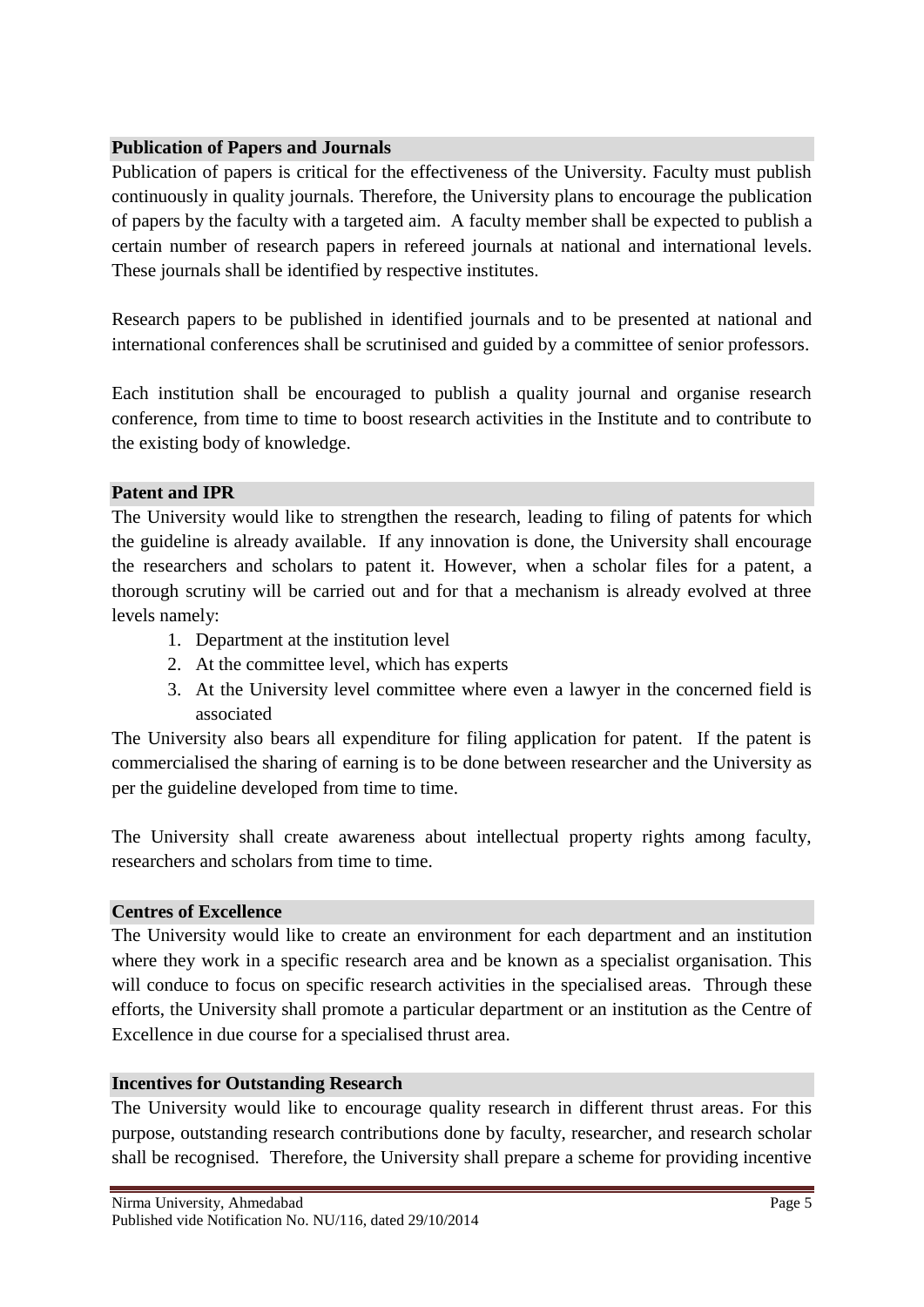to researchers and scholars. The incentives are identified as under:

- a) Incentive in terms of money
- b) Incentive in terms of awards/prizes
- c) Incentive in terms of more funding for the ongoing research
- d) Incentive in terms of certificate or giving more weightage for the career advancement scheme, etc.

#### **Establishment of Research Chairs**

The University shall create research chairs and a scheme for appointment of Professor Emeritus for a particular term, where very senior scientists or professors shall be appointed for chairs and they shall conduct research on an important topic. The research chair professors shall take some teaching load in line with the principle of integrating the research and teaching.

#### **Establishment of Directorate of Research**

To promote, monitor and incentivise research, the University shall have an exclusive and dedicated Directorate of Research, led by a senior academician. The Directorate shall take care of day-to-day monitoring of all above activities, generating ideas about the conduct of research in different areas, implementing the ideas, meeting the requirement of funding, monitoring the activities and assessing the outcomes constantly and periodically.

Therefore, the Directorate of Research shall be an essential component for any research endeavour. The Directorate shall have the functions to disseminate the findings of research to the society and also to integrate the research with teaching.

#### **Research Park**

This idea a Research Park is a relatively recent one where collaborative research can be conducted. Under this scheme, the infrastructure and ambience are created in the concerned field for conducting research where the University and the industries invest money and the experts working in the industry and the University can work together and find solutions to the problems of industry or create new knowledge which ultimately will benefit the society. In the Park, the research can be conducted jointly by different institutions of the University.

#### **Research Misconduct**

The University believes that the occurrence of misconduct is a threat to the basic principles of research. The University defines research misconduct, as any fabrication, falsification or plagiarism in proposing, performing or reviewing research or in the reporting of research results. Research misconduct does not include an honest error or differences of opinion, authorship disputes that do not involve plagiarism, and violations of other University policies (e.g., sexual harassment policy). Misconduct in research damages the integrity of the profession and undermines the credibility of scholars. It is also antithetical to the values the University strives to maintain and promote.